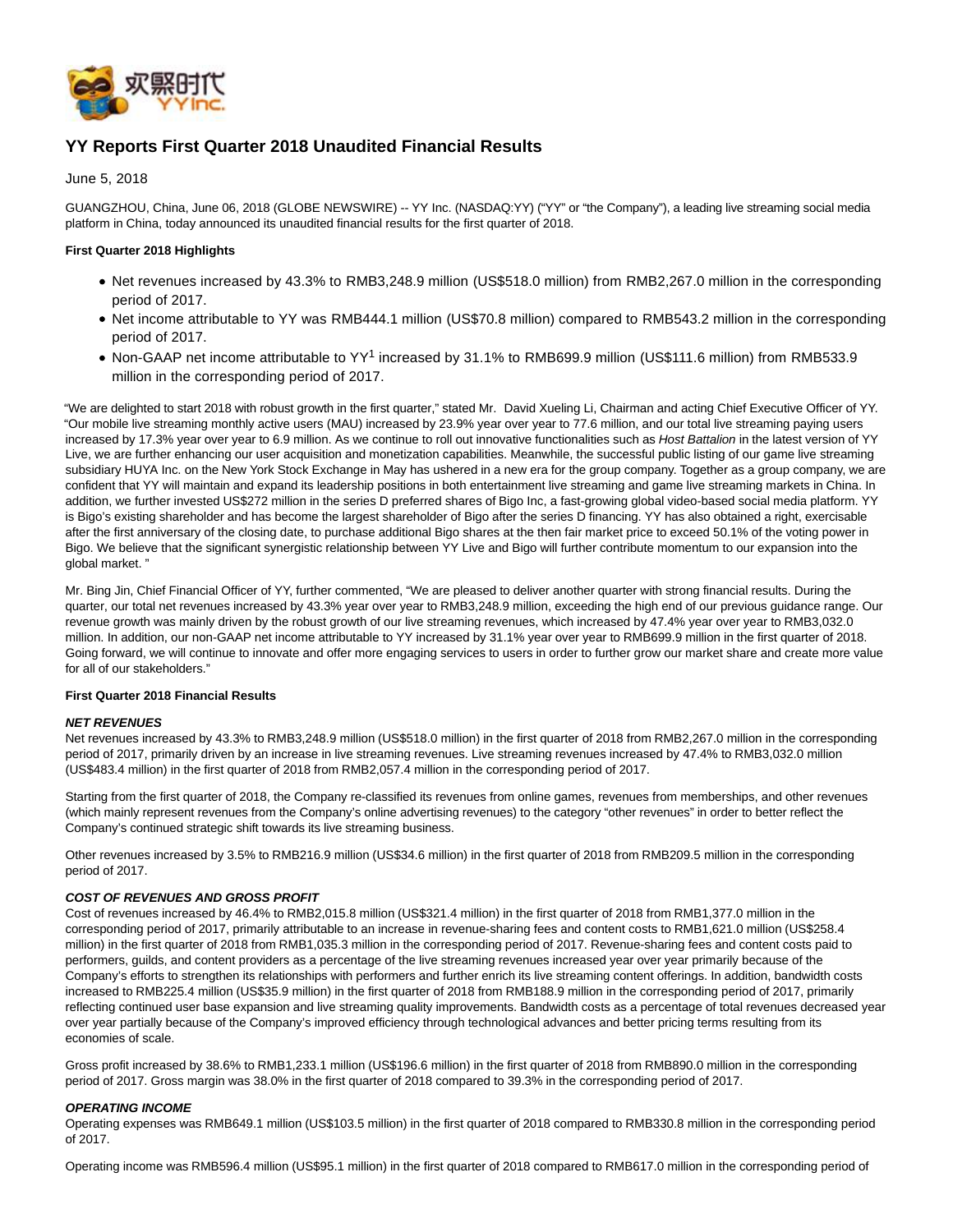2017. Operating margin was 18.4% in the first quarter of 2018 compared to 27.2% in the corresponding period of 2017, primarily due to the increase in sales and marketing expenses, amounting to RMB147.1 million and the increase in share-based compensation, amounting to RMB89.9 million.

Non-GAAP operating income<sup>2</sup> increased by 20.6% to RMB727.3 million (US\$115.9 million) in the first quarter of 2018 from RMB603.3 million in the corresponding period of 2017. Non-GAAP operating margin<sup>3</sup> was 22.4% in the first quarter of 2018 compared to 26.6% in the corresponding period of 2017.

#### **NET INCOME**

Net income attributable to YY Inc. was RMB444.1 million (US\$70.8 million) in the first quarter of 2018 compared to RMB543.2 million in the corresponding period of 2017. Net income attributable to YY Inc. in the first quarter of 2018 includes RMB426.5 million (US\$68.0 million) of gain on fair value change of investments and deemed dividend to subsidiary's series A preferred shareholders related to HUYA Inc.'s series B equity financing, which was a loss of RMB489.3 million (US\$78.0 million). Net margin was 13.7% in the first quarter of 2018 compared to 24.0% in the corresponding period of 2017.

Non-GAAP net income attributable to YY Inc. increased by 31.1% to RMB699.9 million (US\$111.6 million) from RMB533.9 million in the corresponding period of 2017. Non-GAAP net margin was 21.5% in the first quarter of 2018 compared to 23.5% in the corresponding period of 2017.

#### **NET INCOME PER ADS**

Diluted net income per ADS<sup>4</sup> was RMB6.86(US\$1.09) in the first quarter of 2018 compared to RMB9.25 in the corresponding period of 2017.

Non-GAAP diluted net income per ADS<sup>5</sup> increased by 18.5% to RMB10.78(US\$1.72) in the first quarter of 2018 from RMB9.10 in the corresponding period of 2017.

## **BALANCE SHEET AND CASH FLOWS**

As of March 31, 2018, the Company had cash and cash equivalents of RMB4,086.5 million (US\$651.5 million) and short-term deposits of RMB8,748.9 million (US\$1,394.8 million). For the first quarter of 2018, net cash from operating activities was RMB780.3 million (US\$124.4 million).

#### **SHARES OUTSTANDING**

As of March 31, 2018, the Company had a total of 1,263.9 million common shares, or the equivalent of 63.2 million ADSs, outstanding.

#### **Business Outlook**

For the second quarter of 2018, the Company expects net revenues to be between RMB3.6 billion and RMB3.7 billion, representing a year-over-year growth of 38.0% to 41.8%. In addition, the Company expects to have a fair value loss on derivative liabilities, which is related to preferred shares of HUYA Inc. amounting to approximately RMB2.3 billion due to an increase in HUYA Inc.'s enterprise value as indicated by the price of its initial public offering, which will cause a negative net income attributable to YY Inc. in the second quarter of 2018. This forecast reflects the Company's current and preliminary views on the market and operational conditions, which are subject to change.

#### **Recent Developments**

In May 2018, HUYA Inc., the Company's majority-controlled subsidiary, successfully completed its initial public offering of 17,250,000 American depositary shares ("ADSs") at a price of US\$12.0 per ADS, including 2,250,000 ADSs offered pursuant to the underwriters' full exercise of their over-allotment options. Each HUYA Inc. ADS represents one Class A ordinary share of HUYA Inc.

In June 2018, the Company announced that it had invested US\$272 million in the series D preferred shares of Bigo Inc. as the lead investor. YY is an existing shareholder of Bigo and had become its largest shareholder after the series D financing. In addition, YY had obtained a right, exercisable after the first anniversary of the closing date, to purchase additional Bigo shares at the then fair market price to exceed 50.1% of the voting power in Bigo.

The Company announced that it has appointed Mr. Pengjun Lu as the Company's Chief Technology Officer, effective on May 28, 2018. With over 12 years of technology and management experience, Mr. Lu brings to the Company a wealth of knowledge and expertise in search technology, recommendation algorithm, computer vision and speech related AI technologies. Prior to joining YY, Mr. Lu served as the general manager in charge of search advertising and chief architect in infrastructure team at Baidu from 2014 to early 2018. From 2006 to 2014, Mr. Lu worked at Google, most recently as a staff engineer in charge of Shanghai advertising back-end team, and received the Google Founders Award for the QueST project. Mr. Lu received a Master's degree in computer science and technology from Fudan University, and a Bachelor's degree in computer science and technology from Wuhan University.

#### **Conference Call Information**

The Company will hold a conference call on June 5, 2018, at 9:00 pm Eastern Time or June 6, 2018, at 9:00 am Beijing Time to discuss the financial results. Participants may access the call by dialing the following numbers:

United States: +1-845-675-0438 International: +65-6713-5440 China Domestic: 400-1200-654 Hong Kong: +852-3018-6776 Conference ID: #7090909

The replay will be accessible through June 13, 2018, by dialing the following numbers:

United States Toll Free: +1-855-452-5696 International: +61-2-9003-4211 Conference ID: #7090909

A live and archived webcast of the conference call will also be available at the Company's investor relations website at http://ir.yy.com/.

### **Exchange Rate**

This press release contains translations of certain Renminbi amounts into U.S. dollars at specified rates solely for the convenience of readers. Unless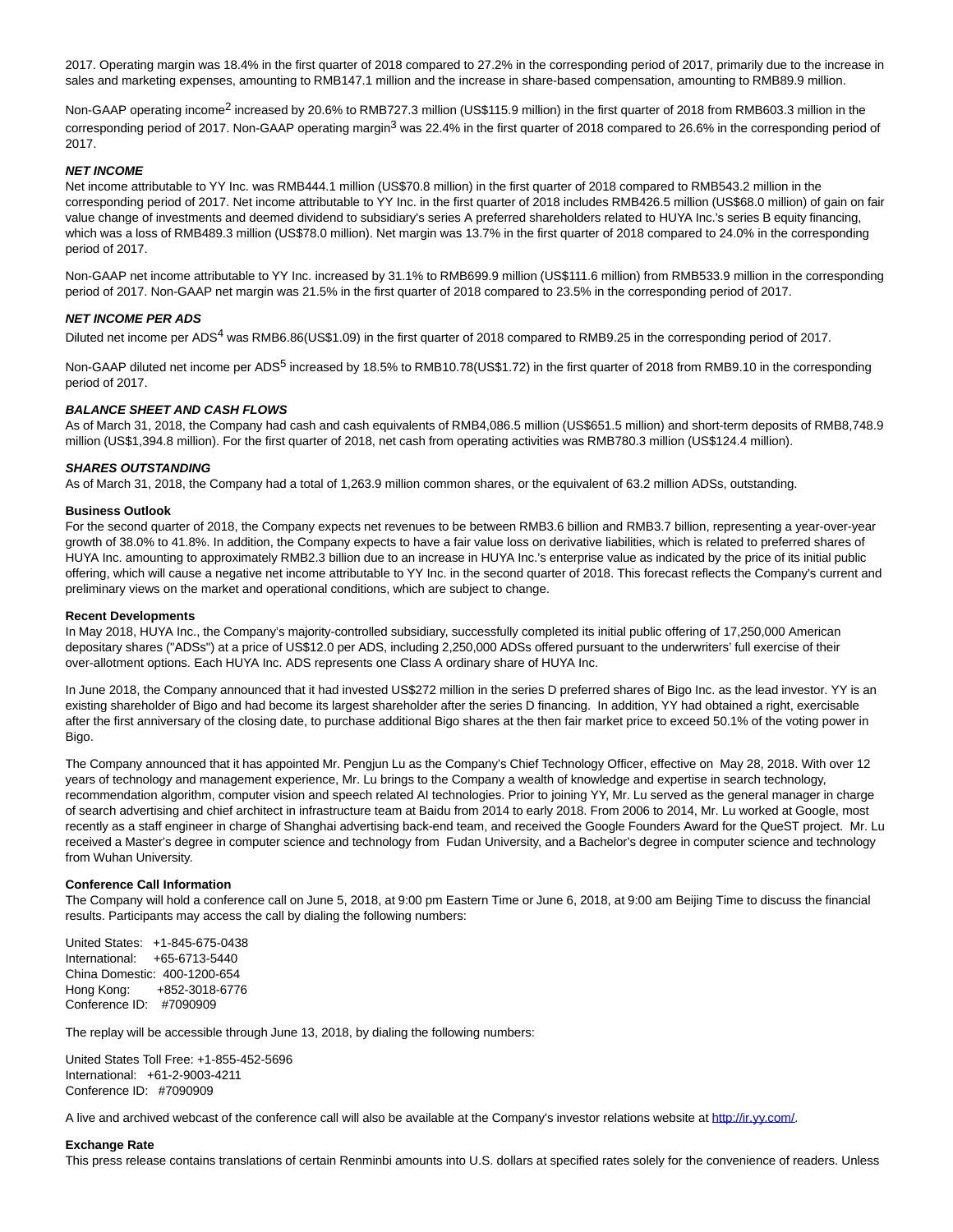otherwise noted, all translations from Renminbi to U.S. dollars, in this press release, were made at a rate of RMB6.2726 to US\$1.00, the noon buying rate in effect on March 30, 2018 in the City of New York for cable transfers in Renminbi per U.S. dollar as certified for customs purposes by the Federal Reserve Bank of New York.

#### **About YY Inc.**

YY Inc. ("YY" or the "Company") is a leading live streaming social media platform in China. The Company's highly engaged users contribute to a vibrant social community by creating, sharing, and enjoying a vast range of entertainment content and activities. YY enables users to interact with each other in real time through online live media and offers users a uniquely engaging and immersive entertainment experience. YY Inc. was listed on the NASDAQ in November 2012.

#### **Safe Harbor Statement**

This announcement contains forward-looking statements. These statements are made under the "safe harbor" provisions of the U.S. Private Securities Litigation Reform Act of 1995. These forward-looking statements can be identified by terminology such as "will," "expects," "anticipates," "future," "intends," "plans," "believes," "estimates" and similar statements. Among other things, the business outlook and quotations from management in this announcement, as well as YY's strategic and operational plans, contain forward-looking statements. YY may also make written or oral forward-looking statements in its periodic reports to the U.S. Securities and Exchange Commission ("SEC"), in its annual report to shareholders, in press releases and other written materials and in oral statements made by its officers, directors or employees to third parties. Statements that are not historical facts, including statements about YY's beliefs and expectations, are forward-looking statements. Forward-looking statements involve inherent risks and uncertainties. A number of factors could cause actual results to differ materially from those contained in any forward-looking statement, including but not limited to the following: YY's goals and strategies; YY's future business development, results of operations and financial condition; the expected growth of the online communication social platform market in China; the expectation regarding the rate at which to gain active users, especially paying users; YY's ability to monetize the user base; fluctuations in general economic and business conditions in China and assumptions underlying or related to any of the foregoing. Further information regarding these and other risks is included in YY's filings with the SEC. All information provided in this press release and in the attachments is as of the date of this press release, and YY does not undertake any obligation to update any forwardlooking statement, except as required under applicable law.

#### **Use of Non-GAAP Financial Measures**

The unaudited condensed consolidated financial information is prepared in conformity with accounting principles generally accepted in the United States of America ("U.S. GAAP"). YY uses non-GAAP operating income, non-GAAP operating margin, non-GAAP net income attributable to YY Inc**.**, non-GAAP net margin, and basic and diluted non-GAAP net income per ADS, which are non-GAAP financial measures. Non-GAAP operating income is operating income excluding share-based compensation expenses, impairment of goodwill and investments, and gain on deconsolidation and disposal of subsidiary. Non-GAAP operating margin is non-GAAP operating income as a percentage of net revenues. Non-GAAP net income attributable to YY Inc. is net income attributable to YY Inc. excluding share-based compensation expenses, impairment of goodwill and investments, gain on deconsolidation and disposal of subsidiary, gain on deemed disposal and disposal of investments, gain on fair value change of investments, fair value loss on derivative liabilities, deemed dividend to subsidiary's Series A preferred shareholders and income tax effects of above non-GAAP reconciling items and adjustment for non-GAAP reconciling items for the income attributable to non-controlling interests. Non-GAAP net margin is non-GAAP net income attributable to YY Inc. as a percentage of net revenues. Basic and diluted non-GAAP net income per ADS is non-GAAP net income attributable to YY Inc. divided by weighted average number of ADS used in the calculation of basic and diluted net income per ADS. The Company believes that separate analysis and exclusion of the non-cash impact of above reconciling items adds clarity to the constituent parts of its performance. The Company reviews these non-GAAP financial measures together with GAAP financial measures to obtain a better understanding of its operating performance. It uses the non-GAAP financial measure for planning, forecasting and measuring results against the forecast. The Company believes that non-GAAP financial measure is useful supplemental information for investors and analysts to assess its operating performance without the non-cash effect of (i) share-based compensation expenses, which have been and will continue to be significant recurring expenses in its business, (ii) impairment of goodwill and investments, gain on deconsolidation and disposal of subsidiary, gain on deemed disposal and disposal of investments, gain on fair value change of investments, fair value loss on derivative liabilities, and deemed dividend to subsidiary's Series A preferred shareholders, which may not be recurring in its business, (iii) income tax expenses and net income (loss) attributable to non-controlling interest shareholders, which are affected by above non-GAAP reconciling items. However, the use of non-GAAP financial measures has material limitations as an analytical tool. One of the limitations of using non-GAAP financial measures is that they do not include all items that impact the Company's net income for the period. In addition, because non-GAAP financial measures are not measured in the same manner by all companies, they may not be comparable to other similar titled measures used by other companies. In light of the foregoing limitations, you should not consider non-GAAP financial measure in isolation from or as an alternative to the financial measure prepared in accordance with U.S. GAAP.

The presentation of these non-GAAP financial measures is not intended to be considered in isolation from, or as a substitute for, the financial information prepared and presented in accordance with U.S. GAAP. For more information on these non-GAAP financial measures, please see the table captioned "YY Inc. Reconciliations of GAAP and Non-GAAP Results" near the end of this release.

#### **Investor Relations Contact**

YY Inc. Matthew Zhao Tel: +86 (20) 8212-0000 Email[: IR@YY.com](mailto:IR@YY.com)

ICR, Inc. Jack Wang Tel: +1 (646) 915-1611 Email[: IR@YY.com](https://www.globenewswire.com/Tracker?data=HtdyuDzE4l3FzVIHzJI-S24dXFuJ7rwRg8mMEjzT3iXhR9JHl2yuIGiUDxZzItxL)

\_\_\_\_\_\_\_\_\_\_\_\_\_\_\_\_\_\_\_\_\_\_\_\_\_\_\_\_

<sup>&</sup>lt;sup>1</sup> Non-GAAP net income attributable to YY Inc. is a non-GAAP financial measure, which is defined as net income attributable to YY Inc. excluding share-based compensation expenses, impairment of goodwill and investment, gain on deconsolidation and disposal of subsidiary, gain on deemed disposal and disposal of investments (deemed disposal refers to dilution of equity interest in equity-method investments), gain on fair value change of investments, fair value loss on derivative liabilities, deemed dividend to subsidiary's Series A preferred shareholders and income tax effects on above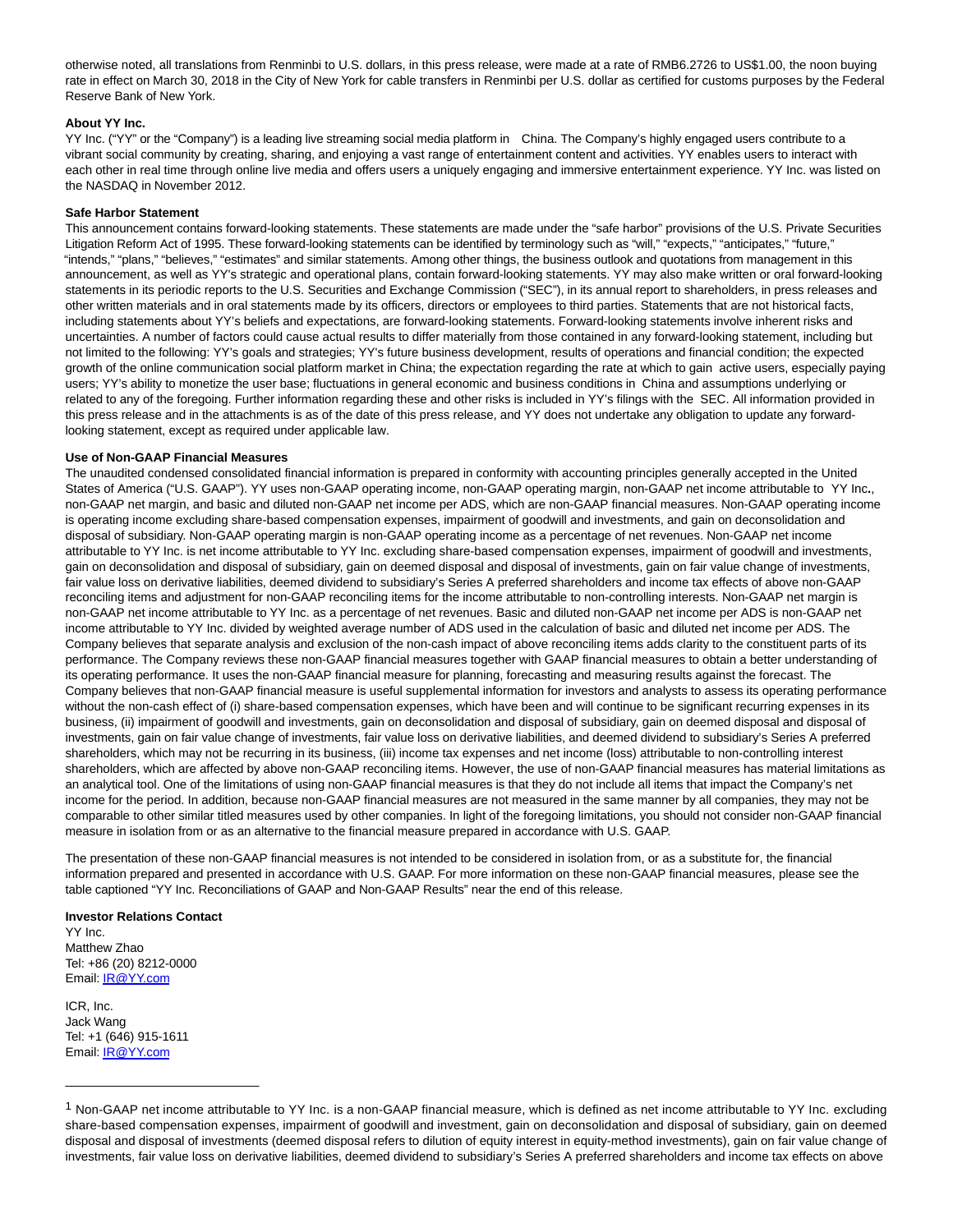non-GAAP reconciling items and adjustment for non-GAAP reconciling items for the income attributable to non-controlling interests. Please refer to the section titled "Reconciliation of GAAP and Non-GAAP Results" for details.

<sup>2</sup> Non-GAAP operating income is a non-GAAP financial measure, which is defined as operating income excluding share-based compensation expenses, impairment of goodwill and investments and gain on deconsolidation and disposal of a subsidiary. Please refer to the section titled "Reconciliation of GAAP and Non-GAAP Results" for details.

3 Non-GAAP operating margin is a non-GAAP financial measure, which is defined as non-GAAP operating income as a percentage of net revenues. Please refer to the section titled "Reconciliation of GAAP and Non-GAAP Results" for details.

4 ADS is American Depositary Share. Each ADS represents twenty Class A common shares of the Company. Diluted net income per ADS is net income attributable to YY Inc. divided by weighted average number of diluted ADS.

5 Non-GAAP diluted net income per ADS is a non-GAAP financial measure, which is defined as non-GAAP net income attributable to YY Inc. divided by weighted average number of ADS used in the calculation of diluted net income per ADS. Please refer to the section titled "Reconciliation of GAAP and Non-GAAP Results" for details).

**March**

**March**

### **YY INC.**

## **UNAUDITED CONDENSEDCONSOLIDATED BALANCE SHEETS**

(All amounts in thousands, except share, ADS and per ADS data)

|                                                        | <b>December</b><br>31,<br>2017 | March<br>31,<br>2018 | March<br>31,<br>2018 |
|--------------------------------------------------------|--------------------------------|----------------------|----------------------|
| <b>Assets</b>                                          | <b>RMB</b>                     | <b>RMB</b>           | US\$                 |
| <b>Current assets</b>                                  |                                |                      |                      |
| Cash and cash equivalents                              | 2,617,432                      | 4,086,517            | 651,487              |
| Short-term deposits                                    | 6,000,104                      | 8,748,883            | 1,394,778            |
| Restricted short-term deposits                         | 1,000,000                      |                      |                      |
| Short-term investment                                  | 124,550                        | 119,118              | 18,990               |
| Accounts receivable, net                               | 153,944                        | 161,339              | 25,721               |
| Inventory                                              | 315                            | 269                  | 43                   |
| Amount due from related parties                        | 11,190                         | 13,355               | 2,129                |
| Prepayments and other current assets                   | 221,939                        | 770,111              | 122,773              |
| <b>Total current assets</b>                            | 10,129,474                     | 13,899,592           | 2,215,921            |
| <b>Non-current assets</b>                              |                                |                      |                      |
| Deferred tax assets                                    | 113,017                        | 117,765              | 18,775               |
| Investments                                            | 1,153,019                      | 1,247,317            | 198,852              |
| Property and equipment, net                            | 1,016,998                      | 1,086,574            | 173,225              |
| Land use rights, net                                   | 1,832,739                      | 1,820,711            | 290,264              |
| Intangible assets, net                                 | 37,481                         | 34,812               | 5,550                |
| Goodwill                                               | 11,716                         | 11,681               | 1,862                |
| Amount due from related parties                        | 20,000                         | ÷,                   |                      |
| Other non-current assets                               | 144,275                        | 118,622              | 18,911               |
| <b>Total non-current assets</b>                        | 4,329,245                      | 4,437,482            | 707,439              |
| <b>Total assets</b>                                    | 14,458,719                     | 18,337,074           | 2,923,360            |
| Liabilities, mezzanine equity and shareholders' equity |                                |                      |                      |
| <b>Current liabilities</b>                             |                                |                      |                      |
| Accounts payable                                       | 76,351                         | 68,010               | 10,842               |
| Deferred revenue                                       | 758,044                        | 764,214              | 121,834              |
| Advances from customers                                | 80,406                         | 86,364               | 13,768               |
| Income taxes payable                                   | 146,298                        | 156,554              | 24,958               |
| Accrued liabilities and other current liabilities      | 1,465,963                      | 1,689,490            | 269,344              |
| Amounts due to related parties                         | 30,502                         | 26,053               | 4,153                |
| Derivative liabilities                                 |                                | 899,116              | 143,340              |
| Short-term loan                                        | 588,235                        | $\blacksquare$       | $\blacksquare$       |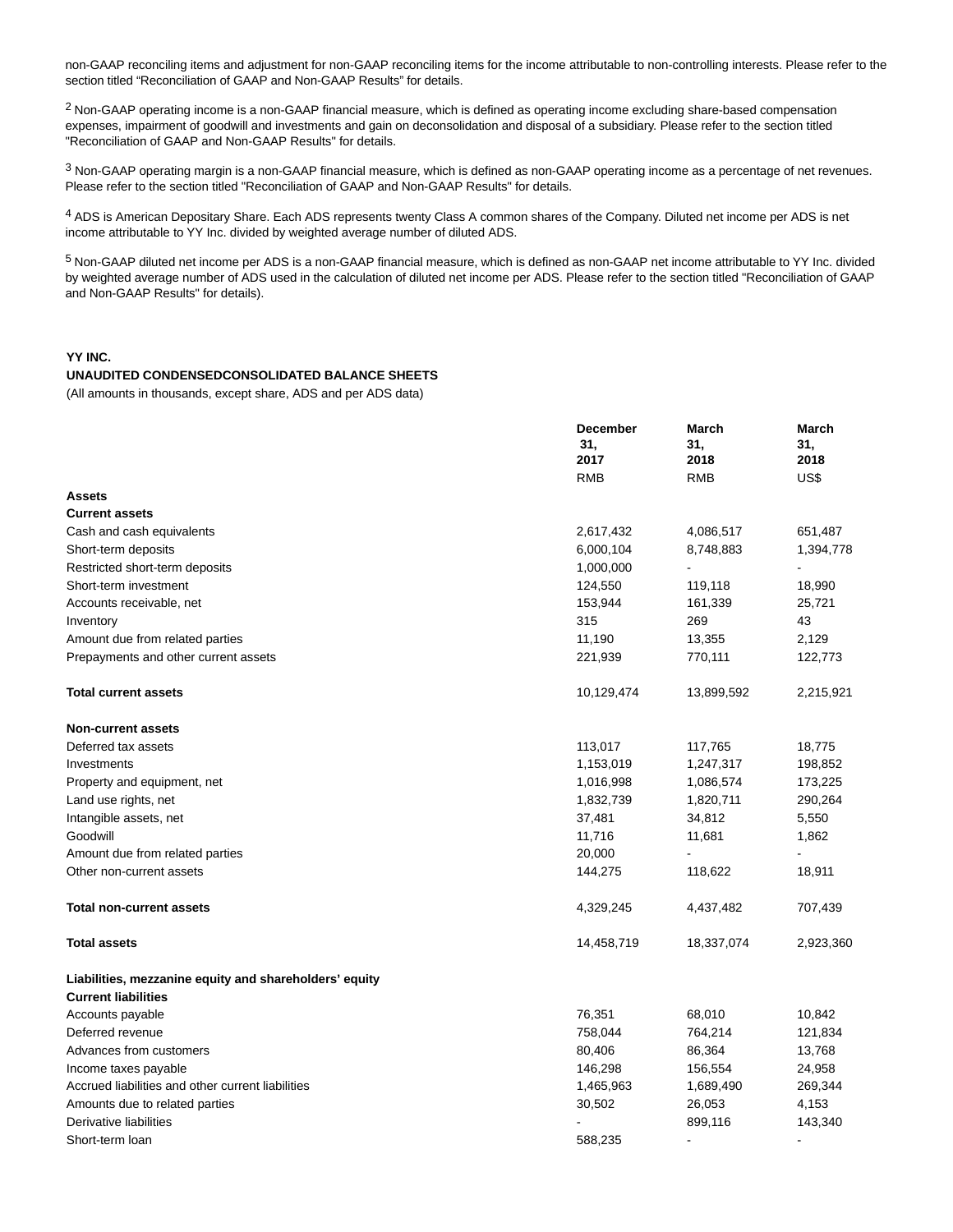| <b>Total current liabilities</b>     | 3,145,799 | 3,689,801 | 588,239 |
|--------------------------------------|-----------|-----------|---------|
| <b>Non-current liabilities</b>       |           |           |         |
| Convertible bonds                    | 6,536     | 6,289     | 1,003   |
| Deferred revenue                     | 57,718    | 60,571    | 9,656   |
| Deferred tax liabilities             | 10,810    | 62,725    | 10,000  |
| <b>Total non-current liabilities</b> | 75.064    | 129,585   | 20,659  |
| <b>Total liabilities</b>             | 3,220,863 | 3,819,386 | 608,898 |

# **YY INC. UNAUDITED CONDENSED CONSOLIDATED BALANCE SHEETS (CONTINUED)**

(All amounts in thousands, except share, ADS and per ADS data)

|                                                                                                        | <b>December</b><br>31.<br>2017 | March<br>31.<br>2018        | <b>March</b><br>31.<br>2018 |
|--------------------------------------------------------------------------------------------------------|--------------------------------|-----------------------------|-----------------------------|
|                                                                                                        | <b>RMB</b>                     | <b>RMB</b>                  | US\$                        |
| <b>Mezzanine equity</b>                                                                                | 524,997                        | 3,029,437                   | 482,964                     |
| Shareholders' equity                                                                                   |                                |                             |                             |
| Class A common shares (US\$0.00001 par value; 10,000,000,000                                           |                                |                             |                             |
| and 10,000,000,000 shares authorized, 945,245,908 and                                                  |                                |                             |                             |
| 965,928,668 shares issued and outstanding as of December<br>31, 2017 and March 31, 2018, respectively) | 57                             | 58                          | 9                           |
| Class B common shares (US\$0.00001 par value; 1,000,000,000                                            |                                |                             |                             |
| and 1,000,000,000 shares authorized, 317,982,976 and                                                   |                                |                             |                             |
| 297,982,976 shares issued and outstanding as of December                                               | 23                             | 22                          | 4                           |
| 31, 2017 and March 31, 2018, respectively)                                                             |                                |                             |                             |
| Additional paid-in capital                                                                             | 5,339,844                      | 5,828,395                   | 929,183                     |
| <b>Statutory reserves</b>                                                                              | 62,718                         | 62,718                      | 9,999                       |
| Retained earnings <sup>(1)</sup>                                                                       | 5,218,110                      | 5,750,050                   | 916,693                     |
| Accumulated other comprehensive loss <sup>(1)</sup>                                                    | (9,597)                        | (217, 115)<br>$\mathcal{L}$ | (34, 613)                   |
| Total YY Inc.'s shareholders' equity                                                                   | 10,611,155                     | 11,424,128                  | 1,821,275                   |
| Non-controlling interests                                                                              | 101,704                        | 64,123                      | 10,223                      |
| Total shareholders' equity                                                                             | 10,712,859                     | 11,488,251                  | 1,831,498                   |
| Total liabilities, mezzanine equity and                                                                |                                |                             |                             |
| shareholders' equity                                                                                   | 14,458,719                     | 18,337,074                  | 2,923,360                   |

(1) On January 1, 2018, the Group adopted ASU 2016-1, "Classification and Measurement of Financial Instruments". After the adoption of this new guidance, the Company will measure long-term investments other than equity method investments at fair value through earnings. For those investments without readily determinable fair values, the Group will elect to record these investments at cost, less impairment, and plus or minus subsequent adjustments for observable price changes. Changes in the basis of these investments will be reported in current earnings. Following the adoption of this guidance, accumulated fair value gain, amounting to RMB87.8 million, was reclassified from accumulated other comprehensive loss to retained earnings as of January 1, 2018.

#### **YY INC.**

**UNAUDITED CONDENSED CONSOLIDATED STATEMENTS OF OPERATIONS AND COMPREHENSIVE INCOME**

(All amounts in thousands, except share, ADS and per ADS data)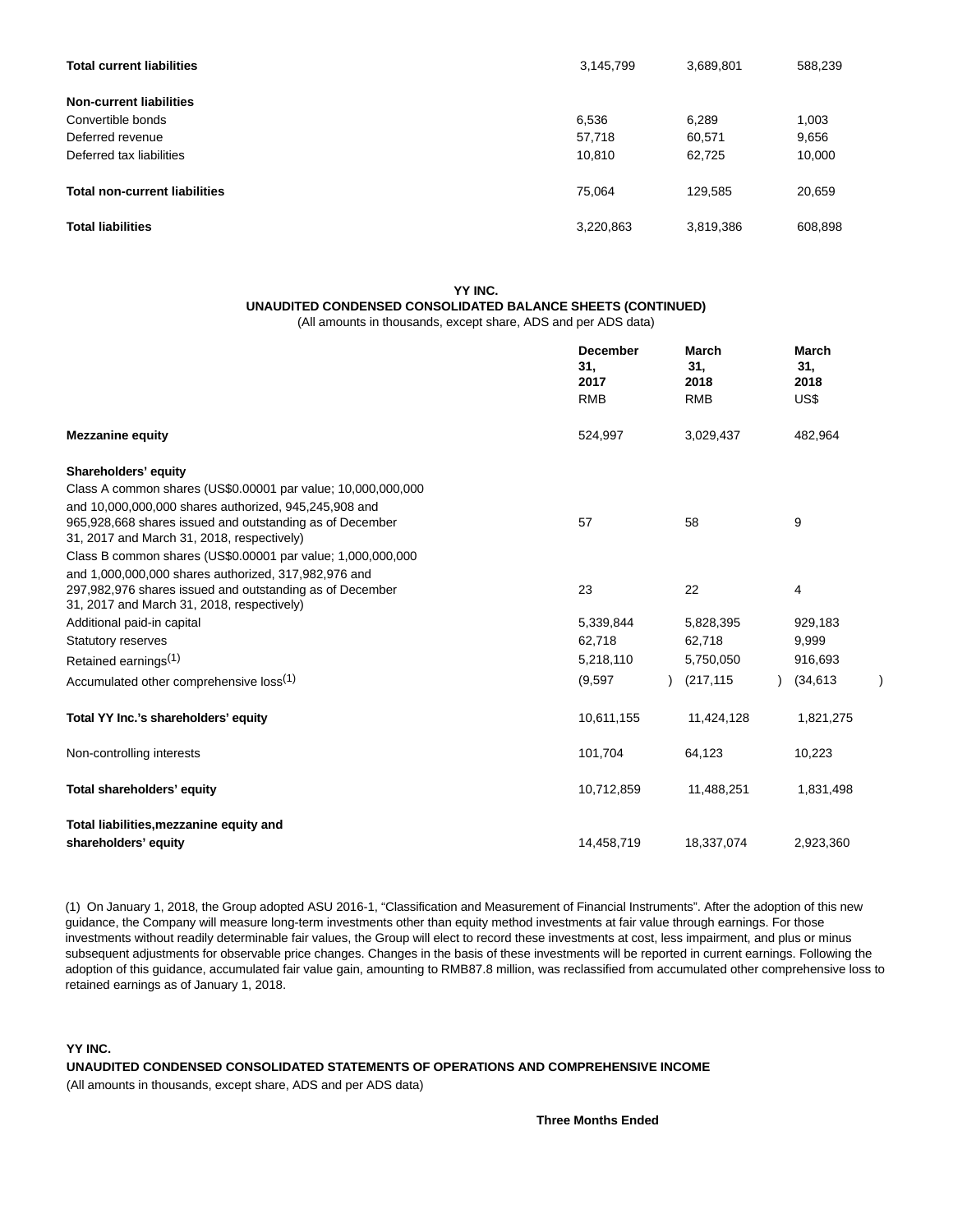|                                                                                                            | March<br>31,<br>2017<br><b>RMB</b> | <b>December</b><br>31,<br>2017<br><b>RMB</b> | March<br>31,<br>2018<br><b>RMB</b> | March<br>31,<br>2018<br>US\$ |                  |
|------------------------------------------------------------------------------------------------------------|------------------------------------|----------------------------------------------|------------------------------------|------------------------------|------------------|
| Net revenues <sup>(1)</sup>                                                                                |                                    |                                              |                                    |                              |                  |
| Live streaming                                                                                             | 2,057,427                          | 3,368,520                                    | 3,032,035                          | 483,378                      |                  |
| Others                                                                                                     | 209,531                            | 258,018                                      | 216,896                            | 34,578                       |                  |
| <b>Total net revenues</b>                                                                                  | 2,266,958                          | 3,626,538                                    | 3,248,931                          | 517,956                      |                  |
| Cost of revenues <sup>(2)</sup>                                                                            | (1,376,995)                        | (2, 196, 649)                                | (2,015,797)                        | (321, 365)                   |                  |
| <b>Gross profit</b>                                                                                        | 889,963                            | 1,429,889                                    | 1,233,134                          | 196,591                      |                  |
| Operating expenses <sup>(2)</sup>                                                                          |                                    |                                              |                                    |                              |                  |
| Research and development expenses                                                                          | (165, 561)                         | (282, 827)                                   | (249, 465)                         | (39, 771)                    | $\lambda$        |
| Sales and marketing expenses                                                                               | (88, 602)                          | (148,765                                     | (235, 658)                         | (37, 569)                    | $\left( \right)$ |
| General and administrative expenses                                                                        | (76, 652)                          | (218, 766)                                   | (163, 976)                         | (26, 142)                    | $\lambda$        |
| Goodwill impairment                                                                                        |                                    | (2,527)                                      |                                    |                              |                  |
| <b>Total operating expenses</b>                                                                            | (330, 815)                         | (652,885)                                    | (649,099<br>$\mathcal{L}$          | (103, 482)                   |                  |
| Gain on deconsolidation and disposal of subsidiaries                                                       | 37,989                             |                                              |                                    |                              |                  |
| Other income                                                                                               | 19,820                             | 44,534                                       | 12,374                             | 1,973                        |                  |
| <b>Operating income</b>                                                                                    | 616,957                            | 821,538                                      | 596,409                            | 95,082                       |                  |
| Interest expense                                                                                           | (21, 268)                          | (3,744)                                      | (2,019)                            | (322)                        | $\lambda$        |
| Interest income                                                                                            | 31,031                             | 74,531                                       | 92,191                             | 14,697                       |                  |
| Foreign currency exchange gains (losses), net                                                              | (1,293)                            | $)$ (351)                                    | 6,719<br>$\lambda$                 | 1,071                        |                  |
| Gain on fair value change of investments <sup>(3)</sup>                                                    |                                    |                                              | 426,547                            | 68,002                       |                  |
| Fair value loss on derivative liabilities                                                                  |                                    |                                              | (11, 868)                          | (1,892)                      | $\lambda$        |
|                                                                                                            |                                    |                                              |                                    |                              |                  |
| Income before income tax expenses                                                                          | 625,427                            | 891,974                                      | 1,107,979                          | 176,638                      |                  |
| Income tax expenses                                                                                        | (89,073)                           | (151, 523)                                   | (148, 245)                         | (23, 634)                    |                  |
| Income before share of income in equity method                                                             |                                    |                                              |                                    |                              |                  |
| investments, net of income taxes                                                                           | 536,354                            | 740,451                                      | 959,734                            | 153,004                      |                  |
| Share of income in equity method investments, net of income taxes                                          | 3,935                              | 17,557                                       | 9,179                              | 1,463                        |                  |
| Net Income                                                                                                 | 540,289                            | 758,008                                      | 968,913                            | 154,467                      |                  |
| Less: Net (loss) income attributable to the non-                                                           |                                    |                                              |                                    |                              |                  |
| controlling interest shareholders and the<br>mezzanine classified non-controlling interest<br>shareholders | (2,865)                            | ) 17,602                                     | 35,491                             | 5,658                        |                  |
| Deemed dividend to subsidiary's Series A<br>preferred shareholders                                         |                                    |                                              | 489,284                            | 78,003                       |                  |
| Net income attributable to YY Inc.                                                                         | 543,154                            | 740,406                                      | 444,138                            | 70,806                       |                  |

**YY INC.**

**UNAUDITED CONDENSED CONSOLIDATED STATEMENTS OF OPERATIONS AND COMPREHENSIVE INCOME (CONTINUED)** (All amounts in thousands, except share, ADS and per ADS data)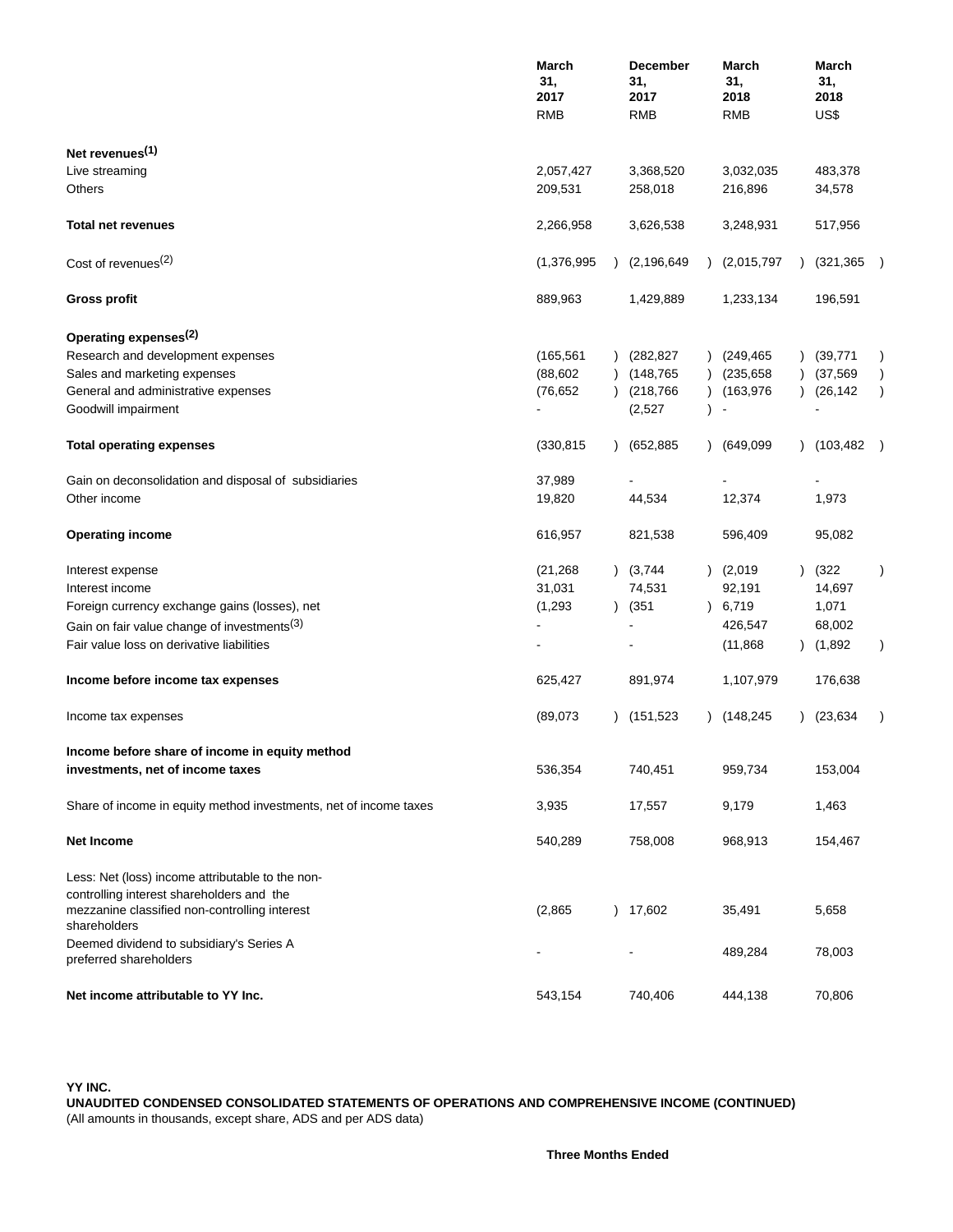|                                                                          | March<br>31,<br>2017<br><b>RMB</b> | <b>December</b><br>31,<br>2017<br>RMB | <b>March</b><br>31,<br>2018<br><b>RMB</b> | March<br>31,<br>2018<br>US\$ |
|--------------------------------------------------------------------------|------------------------------------|---------------------------------------|-------------------------------------------|------------------------------|
| Net income attributable to YY Inc.                                       | 543,154                            | 740,406                               | 444,138                                   | 70,806                       |
| Unrealized gain (loss) of available-for-sales securities, net of nil tax | 42,236                             | (21, 440)                             | $\sim$                                    |                              |
| Foreign currency translation adjustments, net of nil tax                 | 619                                | (48, 828)                             | (119, 187)                                | (19,001)                     |
| Comprehensive income attributable to YY Inc.                             | 586,009                            | 670,138                               | 324,951                                   | 51,805                       |
| Net income per ADS                                                       |                                    |                                       |                                           |                              |
| $-$ Basic                                                                | 9.58                               | 11.63                                 | 6.97                                      | 1.11                         |
| -Diluted                                                                 | 9.25                               | 11.53                                 | 6.86                                      | 1.09                         |
| Weighted average number of ADS used in calculating net income per ADS    |                                    |                                       |                                           |                              |
| —Basic                                                                   | 56,675,919                         | 63,686,056                            | 63,694,535                                | 63,694,535                   |
| -Diluted                                                                 | 60,975,038                         | 64,224,006                            | 64,713,421                                | 64,713,421                   |

(1) On January 1, 2018, the Group adopted ASC 606, "Revenue from Contracts with Customers" using the modified retrospective method applied to those contracts which were not completed as of January 1, 2018. Based on the Company's assessment, the adoption of ASC 606 did not have any material impact on the Group's consolidated financial statements.

(2) Share-based compensation was allocated in cost of revenues and operating expenses as follows:

|                                     |            | <b>Three Months Ended</b> |            |       |  |
|-------------------------------------|------------|---------------------------|------------|-------|--|
|                                     | March      | <b>December</b>           | March      | March |  |
|                                     | 31,        | 31,                       | 31.        | 31,   |  |
|                                     | 2017       | 2017                      | 2018       | 2018  |  |
|                                     | <b>RMB</b> | <b>RMB</b>                | <b>RMB</b> | US\$  |  |
|                                     |            |                           |            |       |  |
| Cost of revenues                    | 3,623      | 36,549                    | 19.608     | 3,126 |  |
| Research and development expenses   | 11.404     | 106,501                   | 54.467     | 8,683 |  |
| Sales and marketing expenses        | 509        | 3,679                     | 1.869      | 298   |  |
| General and administrative expenses | 7.057      | 61,731                    | 36,563     | 5.829 |  |

(3) On January 1, 2018, the Group adopted ASU 2016-1, "Classification and Measurement of Financial Instruments". After the adoption of this new guidance, the Company will measure long-term investments other than equity method investments at fair value through earnings. For those investments without readily determinable fair values, the Group will elect to record these investments at cost, less impairment, and plus or minus subsequent adjustments for observable price changes. Changes in the basis of these investments will be reported in current earnings.

## **YY INC. RECONCILIATION OF GAAP AND NON-GAAP RESULTS**

(All amounts in thousands, except share, ADS and per ADS data)

|                                                      | <b>Three Months Ended</b>   |                                |                      |                             |  |
|------------------------------------------------------|-----------------------------|--------------------------------|----------------------|-----------------------------|--|
|                                                      | <b>March</b><br>31,<br>2017 | <b>December</b><br>31.<br>2017 | March<br>31,<br>2018 | <b>March</b><br>31,<br>2018 |  |
|                                                      | <b>RMB</b>                  | <b>RMB</b>                     | <b>RMB</b>           | US\$                        |  |
| Operating income                                     | 616,957                     | 821,538                        | 596,409              | 95,082                      |  |
| Share-based compensation expenses                    | 22,593                      | 208,460                        | 112,507              | 17,936                      |  |
| Impairment of goodwill and investments               | 1.700                       | 4,113                          | 18,349               | 2,925                       |  |
| Gain on deconsolidation and disposal of a subsidiary | (37, 989)                   | $\blacksquare$                 |                      |                             |  |
| Non-GAAP operating income                            | 603,261                     | 1,034,111                      | 727.265              | 115,943                     |  |
| Net income attributable to YY Inc.                   | 543,154                     | 740,406                        | 444,138              | 70,806                      |  |
| Share-based compensation expenses                    | 22,593                      | 208,460                        | 112,507              | 17,936                      |  |
| Impairment of goodwill and investments               | 1,700                       | 4,113                          | 18,349               | 2,925                       |  |
| Gain on deconsolidation and disposal of a subsidiary | (37,989)                    | $\blacksquare$                 |                      |                             |  |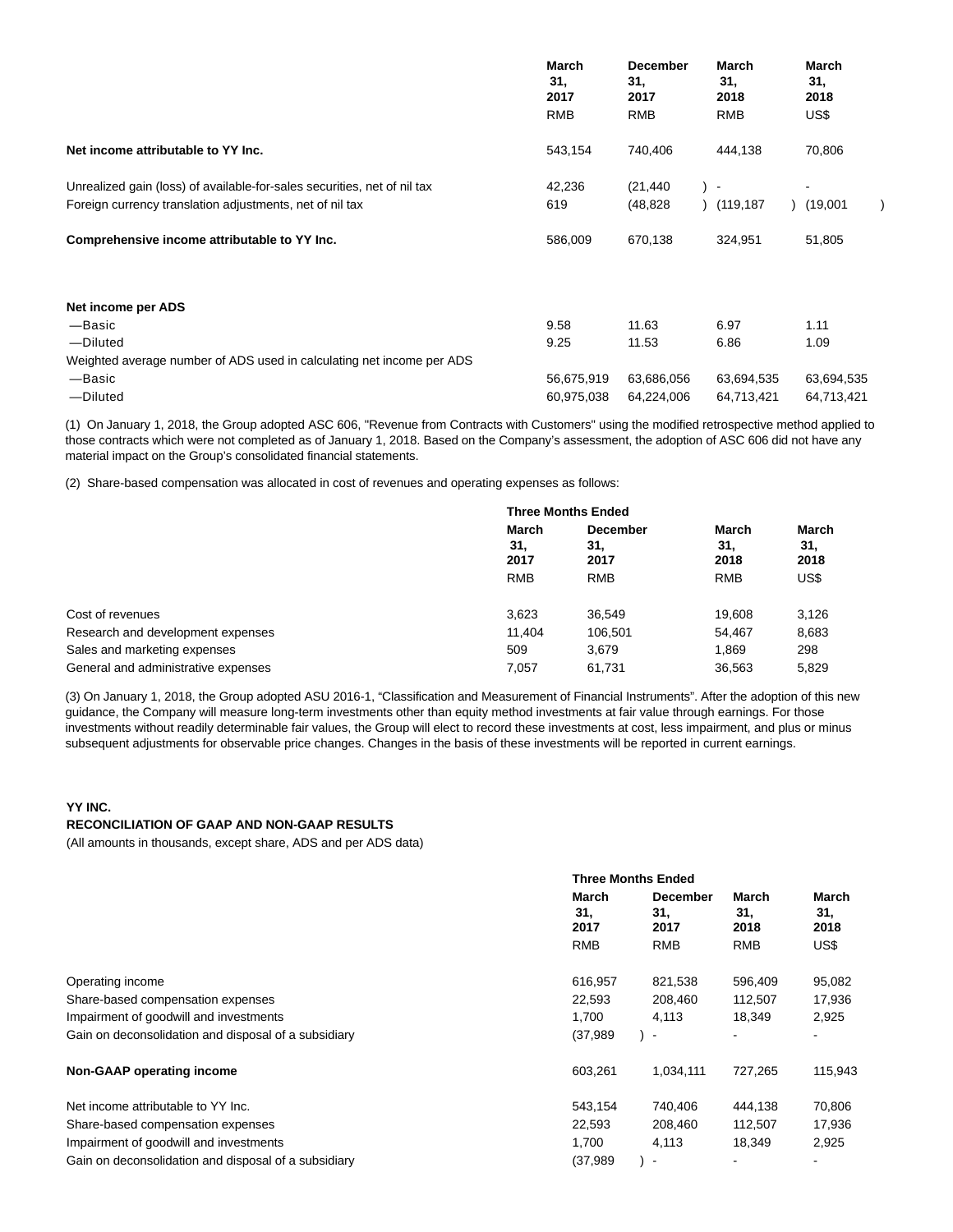| Gain on fair value change of investments                                       | $\overline{\phantom{a}}$ |            | (426, 547) | (68,002)   |
|--------------------------------------------------------------------------------|--------------------------|------------|------------|------------|
| Fair value loss on derivative liabilities                                      | $\overline{\phantom{a}}$ |            | 11,868     | 1,892      |
| Deemed dividend to subsidiary's Series A preferred shareholders                | ٠                        |            | 489,284    | 78,003     |
| Income tax effects on non-GAAP adjustments                                     | 5,443                    |            | 44.466     | 7,089      |
| Net income (loss) attributable to the non-controlling interest shareholders    | (1,033)                  | (367       | 5,820      | 928        |
| Non-GAAP net income attributable to YY Inc.                                    | 533,868                  | 952,612    | 699,885    | 111,577    |
|                                                                                |                          |            |            |            |
| Non-GAAP net income per ADS                                                    |                          |            |            |            |
| —Basic                                                                         | 9.42                     | 14.96      | 10.99      | 1.75       |
| -Diluted                                                                       | 9.10                     | 14.83      | 10.78      | 1.72       |
| Weighted average number of ADS used in calculating Non-GAAP net income per ADS |                          |            |            |            |
| -Basic                                                                         | 56,675,919               | 63,686,056 | 63,694,535 | 63,694,535 |
| -Diluted                                                                       | 60,975,038               | 64,224,006 | 64,713,421 | 64.713.421 |

### **YY INC.**

## **UNAUDITED SEGMENT REPORT**

(All amounts in thousands, except share, ADS and per ADS data)

# **Three Months Ended**

**March 31, 2018**

|                                           | <b>YY Live</b><br><b>RMB</b> |           | Huya<br><b>RMB</b>       |               | Elimination <sup>(1)</sup><br><b>RMB</b> | <b>Total</b><br><b>RMB</b> |           | <b>Total</b><br>US\$ |           |
|-------------------------------------------|------------------------------|-----------|--------------------------|---------------|------------------------------------------|----------------------------|-----------|----------------------|-----------|
| <b>Net revenues</b>                       |                              |           |                          |               |                                          |                            |           |                      |           |
| Live streaming                            | 2,239,251                    |           | 792,784                  |               |                                          | 3,032,035                  |           | 483,378              |           |
| Others                                    | 168,053                      |           | 50,798                   |               | (1,955)                                  | 216,896                    |           | 34,578               |           |
| <b>Total net revenues</b>                 | 2,407,304                    |           | 843,582                  |               | (1,955)                                  | 3,248,931                  |           | 517,956              |           |
| Cost of revenues <sup>(2)</sup>           | (1,303,264)                  |           | (712, 533)               |               | $\blacksquare$                           | (2,015,797)                |           | (321, 365)           |           |
| <b>Gross profit</b>                       | 1,104,040                    |           | 131,049                  |               | (1,955)                                  | 1,233,134                  |           | 196,591              |           |
| Operating expenses <sup>(2)</sup>         |                              |           |                          |               |                                          |                            |           |                      |           |
| Research and development expenses         | (198,007)                    |           | (51, 458)                |               | $\overline{\phantom{a}}$                 | (249, 465)                 |           | (39, 771)            |           |
| Sales and marketing expenses              | (211, 673)                   |           | (25, 940)                |               | 1,955                                    | (235, 658)                 |           | (37, 569)            | $\lambda$ |
| General and administrative expenses       | (128, 193)                   |           | (35, 783)                |               |                                          | (163, 976)                 |           | (26, 142)            | $\lambda$ |
| <b>Total operating expenses</b>           | (537, 873)                   | $\lambda$ | (113, 181)               | $\mathcal{L}$ | 1,955                                    | (649,099)                  |           | (103, 482)           | $\lambda$ |
| Other income                              | 2,091                        |           | 10,283                   |               |                                          | 12,374                     |           | 1,973                |           |
| <b>Operating income</b>                   | 568,258                      |           | 28,151                   |               |                                          | 596,409                    |           | 95,082               |           |
| Interest expense                          | (2,019)                      |           | $\overline{\phantom{a}}$ |               |                                          | (2,019)                    |           | (322)                | $\lambda$ |
| Interest income                           | 81,607                       |           | 10,584                   |               |                                          | 92,191                     |           | 14,697               |           |
| Foreign currency exchange gains, net      | 6,719                        |           |                          |               |                                          | 6,719                      |           | 1,071                |           |
| Fair value loss on derivative liabilities |                              |           | (11, 868)                |               |                                          | (11, 868)                  | $\lambda$ | (1,892)              | $\lambda$ |
| Gain on fair value change of investments  | 426,547                      |           |                          |               |                                          | 426,547                    |           | 68,002               |           |
| Income before income tax expenses         | 1,081,112                    |           | 26,867                   |               |                                          | 1,107,979                  |           | 176,638              |           |
| Income tax (expenses) benefits            | (152, 709)                   |           | 4,464                    |               |                                          | (148, 245)                 |           | (23, 634)            |           |
| Income before share of income in          |                              |           |                          |               |                                          |                            |           |                      |           |
| equity method investments, net of         |                              |           |                          |               |                                          |                            |           |                      |           |
| income taxes                              | 928,403                      |           | 31,331                   |               |                                          | 959,734                    |           | 153,004              |           |

Share of income in equity method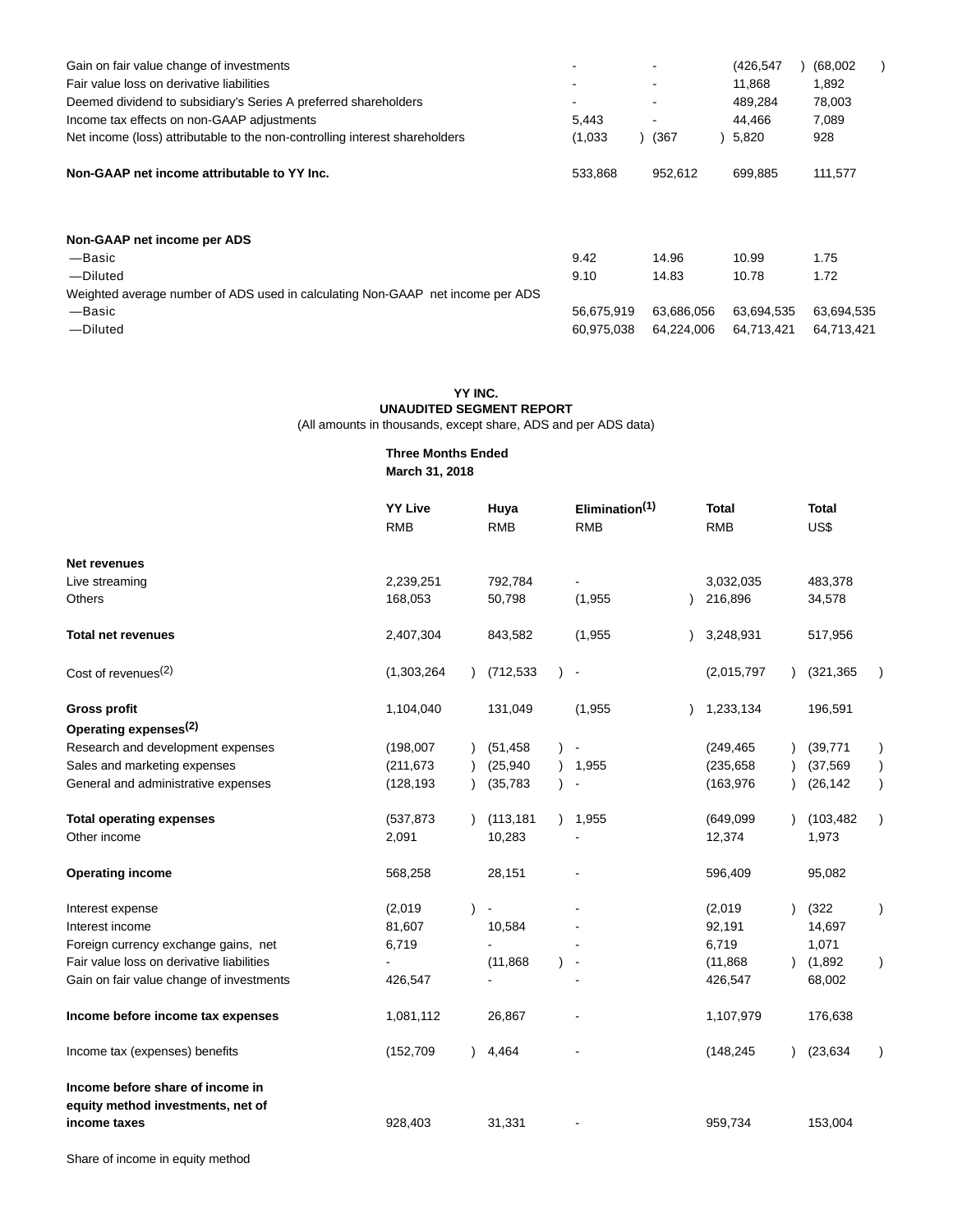| investments, net of income taxes | 9.103   | 76     | $\sim$     | 9.179   | .463    |
|----------------------------------|---------|--------|------------|---------|---------|
| Net income                       | 937.506 | 31.407 | $\sim$ $-$ | 968.913 | 154.467 |

(1) The elimination mainly consists of revenues and expenses generated from advertising services among YY Live and Huya segments.

(2) Share-based compensation was allocated in cost of revenues and operating expenses as follows:

|                                     | <b>Three Months Ended</b><br>March 31, 2018 |                    |                            |                      |
|-------------------------------------|---------------------------------------------|--------------------|----------------------------|----------------------|
|                                     | <b>YY Live</b><br><b>RMB</b>                | Huya<br><b>RMB</b> | <b>Total</b><br><b>RMB</b> | <b>Total</b><br>US\$ |
| Cost of revenues                    | 19,353                                      | 255                | 19,608                     | 3,126                |
| Research and development expenses   | 52,677                                      | 1.790              | 54.467                     | 8,683                |
| Sales and marketing expenses        | 1.451                                       | 418                | 1.869                      | 298                  |
| General and administrative expenses | 14,659                                      | 21,904             | 36,563                     | 5,829                |

### **YY INC.**

# **RECONCILIATION OF GAAP AND NON-GAAP RESULTS OF UNAUDITED SEGMENT REPORT**

(All amounts in thousands, except share, ADS and per ADS data)

|                                        | <b>Three Months Ended</b><br>March 31, 2018 |            |              |              |  |
|----------------------------------------|---------------------------------------------|------------|--------------|--------------|--|
|                                        | <b>YY Live</b>                              | Huya       | <b>Total</b> | <b>Total</b> |  |
|                                        | <b>RMB</b>                                  | <b>RMB</b> | <b>RMB</b>   | US\$         |  |
| Operating income                       | 568,258                                     | 28,151     | 596,409      | 95,082       |  |
| Share-based compensation expenses      | 88,140                                      | 24,367     | 112,507      | 17,936       |  |
| Impairment of goodwill and investments | 18,349                                      | ۰          | 18,349       | 2,925        |  |
| Non-GAAP operating income              | 674,747                                     | 52.518     | 727,265      | 115,943      |  |

# **YY INC. UNAUDITED SEGMENT REPORT**

(All amounts in thousands, except share, ADS and per ADS data)

### **Three Months Ended December 31, 2017**

|                                     | <b>YY Live</b><br><b>RMB</b> | Huya<br><b>RMB</b> | <b>Total</b><br><b>RMB</b> | <b>Total</b><br>US\$ |
|-------------------------------------|------------------------------|--------------------|----------------------------|----------------------|
| Net revenues                        |                              |                    |                            |                      |
| Live streaming                      | 2,675,812                    | 692,708            | 3,368,520                  | 517,732              |
| <b>Others</b>                       | 209,707                      | 48,311             | 258,018                    | 39,657               |
| <b>Total net revenues</b>           | 2,885,519                    | 741,019            | 3,626,538                  | 557,389              |
| Cost of revenues <sup>(1)</sup>     | (1,563,735)                  | (632, 914)         | (2, 196, 649)              | (337, 619)           |
| <b>Gross profit</b>                 | 1,321,784                    | 108,105            | 1,429,889                  | 219,770              |
| Operating expenses <sup>(1)</sup>   |                              |                    |                            |                      |
| Research and development expenses   | (239, 103)                   | (43, 724)          | (282, 827)                 | (43, 470)            |
| Sales and marketing expenses        | (119, 181)                   | (29, 584)          | (148, 765)                 | (22, 865)            |
| General and administrative expenses | (182, 164)                   | (36, 602)          | (218, 766)                 | (33, 624)            |
| Goodwill impairment                 | (2,527)                      |                    | (2,527)                    | (388)                |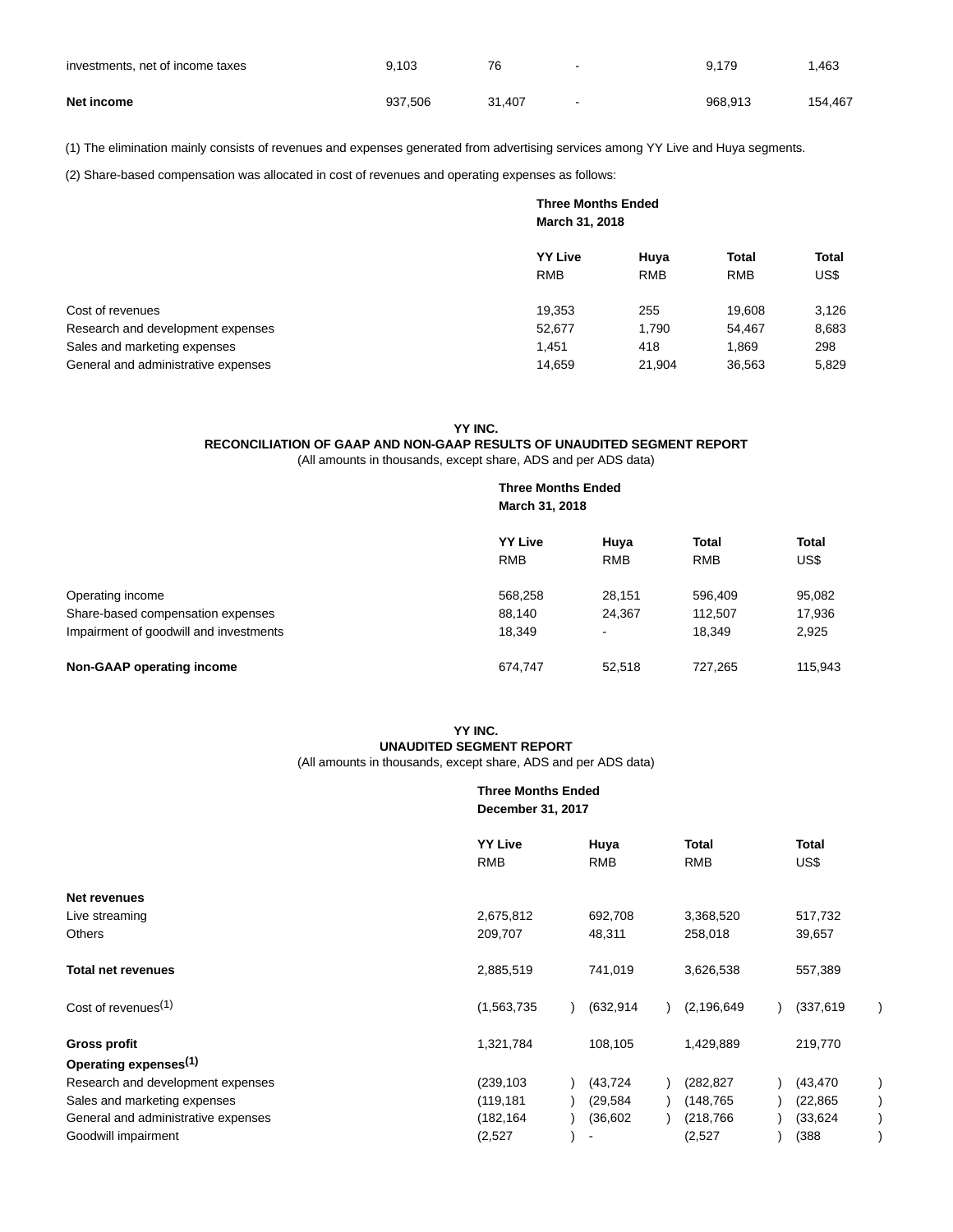| <b>Total operating expenses</b>             | (542, 975) |  | (109.910)                | (652, 885) |       | (100, 347) |  |
|---------------------------------------------|------------|--|--------------------------|------------|-------|------------|--|
| Other income                                | 44,534     |  |                          | 44,534     | 6,845 |            |  |
| <b>Operating income (loss)</b>              | 823,343    |  | (1,805)                  | 821,538    |       | 126,268    |  |
| Interest expense                            | (3,744)    |  |                          | (3,744)    |       | (575)      |  |
| Interest income                             | 67,597     |  | 6,934                    | 74,531     |       | 11,455     |  |
| Foreign currency exchange losses, net       | (351)      |  |                          | (351)      |       | (54        |  |
| Income before income tax expenses           | 886,845    |  | 5,129                    | 891,974    |       | 137,094    |  |
| Income tax expenses                         | (151, 523) |  | $\overline{\phantom{a}}$ | (151, 523) |       | (23, 289)  |  |
| Income before share of income (loss)        |            |  |                          |            |       |            |  |
| in equity method investments, net of income |            |  |                          |            |       |            |  |
| taxes                                       | 735,322    |  | 5,129                    | 740,451    |       | 113,805    |  |
| Share of income (loss) in equity            |            |  |                          |            |       |            |  |
| method investments, net of income           |            |  |                          |            |       |            |  |
| taxes                                       | 17,708     |  | (151)                    | 17,557     |       | 2,698      |  |
| <b>Net Income</b>                           | 753,030    |  | 4,978                    | 758,008    |       | 116,503    |  |

(1) Share-based compensation was allocated in cost of revenues and operating expenses as follows:

# **Three Months Ended December 31, 2017 YY Live Huya Total Total** RMB RMB RMB US\$ Cost of revenues 36,320 229 36,549 5,617 Research and development expenses 104,569 1,932 106,501 16,369 Sales and marketing expenses and the state of the state  $3,145$   $3,145$   $534$   $3,679$   $565$ General and administrative expenses 6,408 20,773 61,731 9,488

#### **YY INC. RECONCILIATION OF GAAP AND NON-GAAP RESULTS OF UNAUDITED SEGMENT REPORT** (All amounts in thousands, except share, ADS and per ADS data)

# **Three Months Ended December 31, 2017 YY Live Huya Total Total** RMB RMB RMB US\$ Operating income (loss) 823,343 (1,805) 821,538 126,268 Share-based compensation expenses 184,992 23,468 208,460 32,039 Impairment of goodwill and investments and the state of the 4,113 contract and the 4,113 contract and 4,113 contract and 4,113 contract and 4,113 contract and 4,113 contract and 4,113 contract and 4,113 contract and 4,113 **Non-GAAP operating income** 1.012,448 21,663 1,034,111 158,939

## **YY INC. UNAUDITED SEGMENT REPORT**

(All amounts in thousands, except share, ADS and per ADS data)

**Three Months Ended March 31, 2017**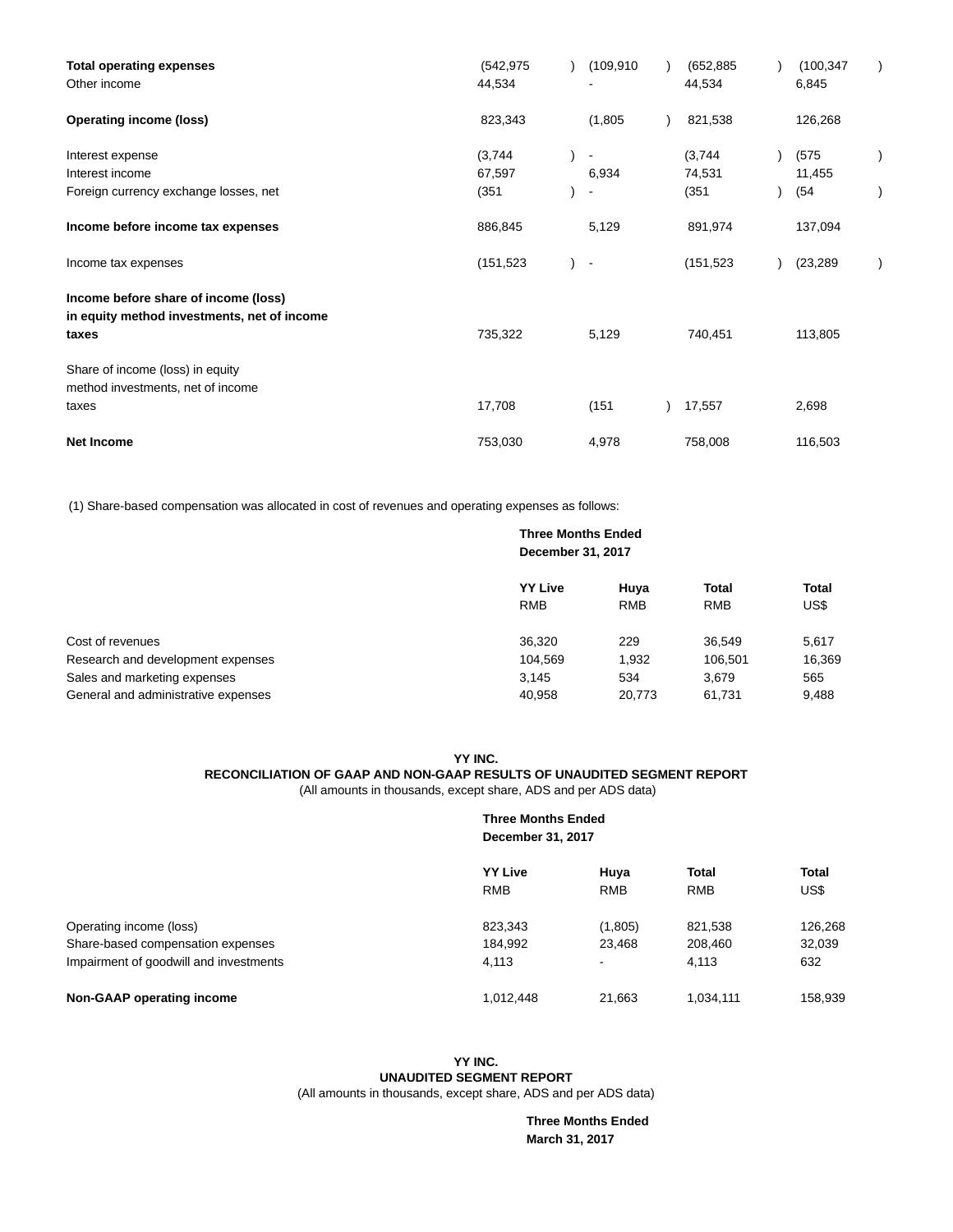|                                                             | <b>YY Live</b><br><b>RMB</b> |               | Huya<br><b>RMB</b> |           | <b>Total</b><br><b>RMB</b> |           | <b>Total</b><br>US\$ |               |
|-------------------------------------------------------------|------------------------------|---------------|--------------------|-----------|----------------------------|-----------|----------------------|---------------|
| <b>Net revenues</b>                                         |                              |               |                    |           |                            |           |                      |               |
| Live streaming                                              | 1,674,786                    |               | 382,641            |           | 2,057,427                  |           | 298,906              |               |
| <b>Others</b>                                               | 193,273                      |               | 16,258             |           | 209,531                    |           | 30,441               |               |
| <b>Total net revenues</b>                                   | 1,868,059                    |               | 398,899            |           | 2,266,958                  |           | 329,347              |               |
| Cost of revenues <sup>(1)</sup>                             | (994, 233)                   |               | (382, 762)         |           | (1,376,995)                | $\lambda$ | (200, 052)           |               |
| <b>Gross profit</b>                                         | 873,826                      |               | 16,137             |           | 889,963                    |           | 129,295              |               |
| Operating expenses <sup>(1)</sup>                           |                              |               |                    |           |                            |           |                      |               |
| Research and development expenses                           | (123, 169)                   |               | (42, 392)          | $\lambda$ | (165, 561)                 |           | (24, 053)            |               |
| Sales and marketing expenses                                | (73, 371)                    | $\lambda$     | (15, 231)          | $\lambda$ | (88, 602)                  |           | (12, 872)            | $\mathcal{C}$ |
| General and administrative expenses                         | (66, 462)                    | $\lambda$     | (10, 190)          | $\lambda$ | (76, 652)                  |           | (11, 136)            | $\lambda$     |
| <b>Total operating expenses</b>                             | (263,002)                    |               | (67, 813)          |           | (330, 815)                 |           | (48,061)             | $\lambda$     |
| Gain on deconsolidation and disposal of subsidiaries        | 37,989                       |               |                    |           | 37,989                     |           | 5,519                |               |
| Other income                                                | 10,299                       |               | 9,521              |           | 19,820                     |           | 2,879                |               |
| <b>Operating income (loss)</b>                              | 659,112                      |               | (42, 155)          | $\lambda$ | 616,957                    |           | 89,632               |               |
| Interest expense                                            | (21, 268)                    | $\mathcal{L}$ | $\blacksquare$     |           | (21, 268)                  |           | (3,090)              | $\lambda$     |
| Interest income                                             | 30,555                       |               | 476                |           | 31,031                     |           | 4,508                |               |
| Foreign currency exchange losses, net                       | (1, 293)                     | $\lambda$     |                    |           | (1, 293)                   |           | (188)                | $\lambda$     |
| Income (loss) before income tax expenses                    | 667,106                      |               | (41, 679)          |           | 625,427                    |           | 90,862               |               |
| Income tax expenses                                         | (89,073)                     | $\lambda$     | $\sim$             |           | (89,073)                   |           | (12, 941)            |               |
| Income (loss) before share of income in equity method       |                              |               |                    |           |                            |           |                      |               |
| investments, net of income taxes                            | 578,033                      |               | (41, 679)          | $\lambda$ | 536,354                    |           | 77,921               |               |
| Share of income in equity method investments, net of income |                              |               |                    |           |                            |           |                      |               |
| taxes                                                       | 3,935                        |               |                    |           | 3,935                      |           | 572                  |               |
| Net Income (loss) (2)                                       | 581,968                      |               | (41, 679)          |           | 540,289                    |           | 78,493               |               |

(1) Share-based compensation was allocated in cost of revenues and operating expenses as follows:

|                                     |                | <b>Three Months Ended</b><br>March 31, 2017 |              |              |  |  |
|-------------------------------------|----------------|---------------------------------------------|--------------|--------------|--|--|
|                                     | <b>YY Live</b> | Huya                                        | <b>Total</b> | <b>Total</b> |  |  |
|                                     | <b>RMB</b>     | <b>RMB</b>                                  | <b>RMB</b>   | US\$         |  |  |
| Cost of revenues                    | 2,380          | 1.243                                       | 3,623        | 526          |  |  |
| Research and development expenses   | 8.349          | 3.055                                       | 11.404       | 1,657        |  |  |
| Sales and marketing expenses        | 305            | 204                                         | 509          | 74           |  |  |
| General and administrative expenses | 4,568          | 2.489                                       | 7.057        | 1.025        |  |  |

(2) Starting from the three months ended December 31, 2017, the Company reviews the financial performance of the operating segments up to the net income of each segment. Segment information for comparative periods has been revised to be presented on the same basis as the three months ended December 31, 2017